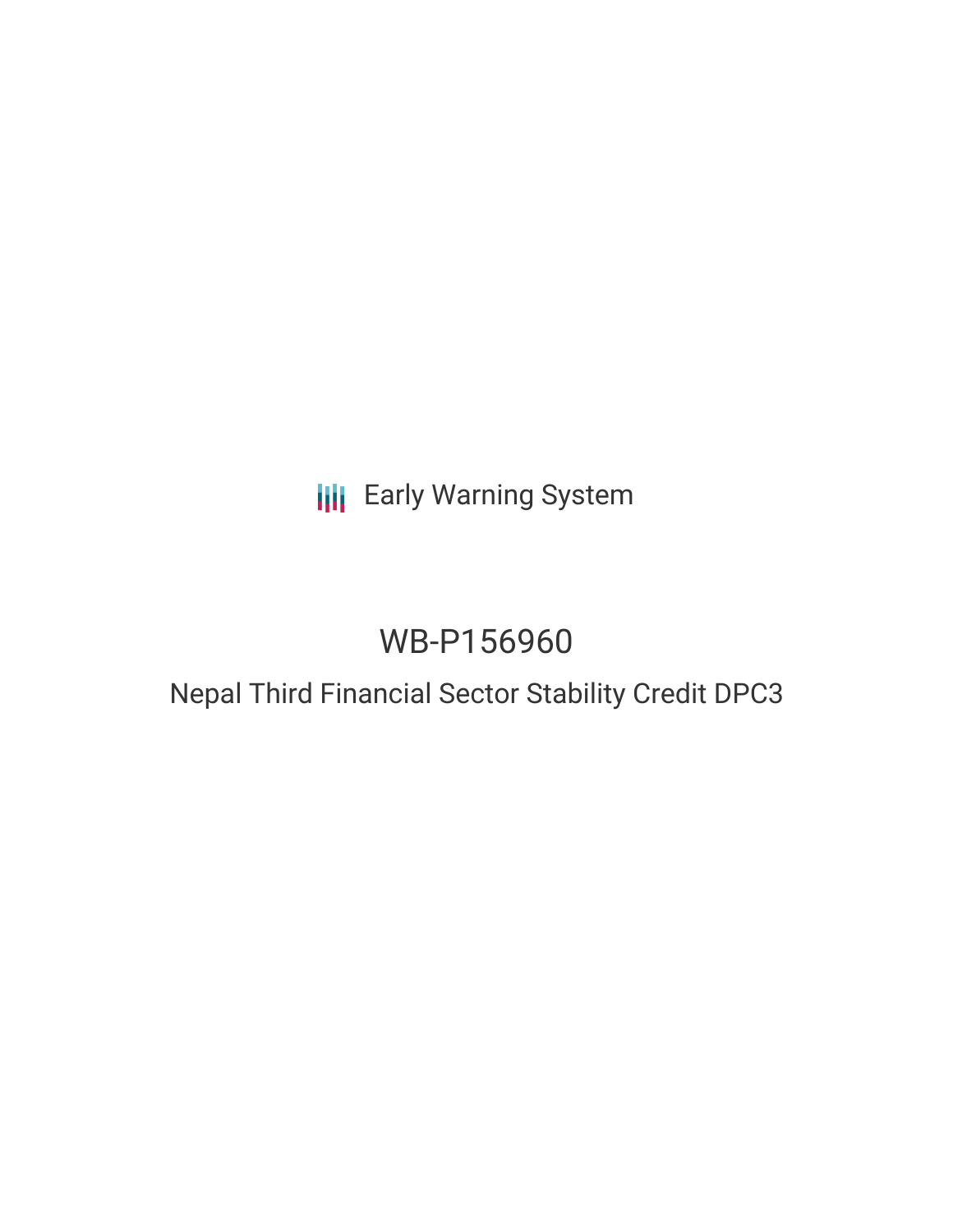

#### **Quick Facts**

| <b>Countries</b>               | Nepal             |
|--------------------------------|-------------------|
| <b>Financial Institutions</b>  | World Bank (WB)   |
| <b>Status</b>                  | Active            |
| <b>Bank Risk Rating</b>        | U                 |
| <b>Voting Date</b>             | 2017-03-02        |
| <b>Borrower</b>                | Republic of Nepal |
| <b>Sectors</b>                 | Finance           |
| <b>Investment Type(s)</b>      | Loan              |
| <b>Investment Amount (USD)</b> | \$100.00 million  |
| <b>Project Cost (USD)</b>      | \$100.00 million  |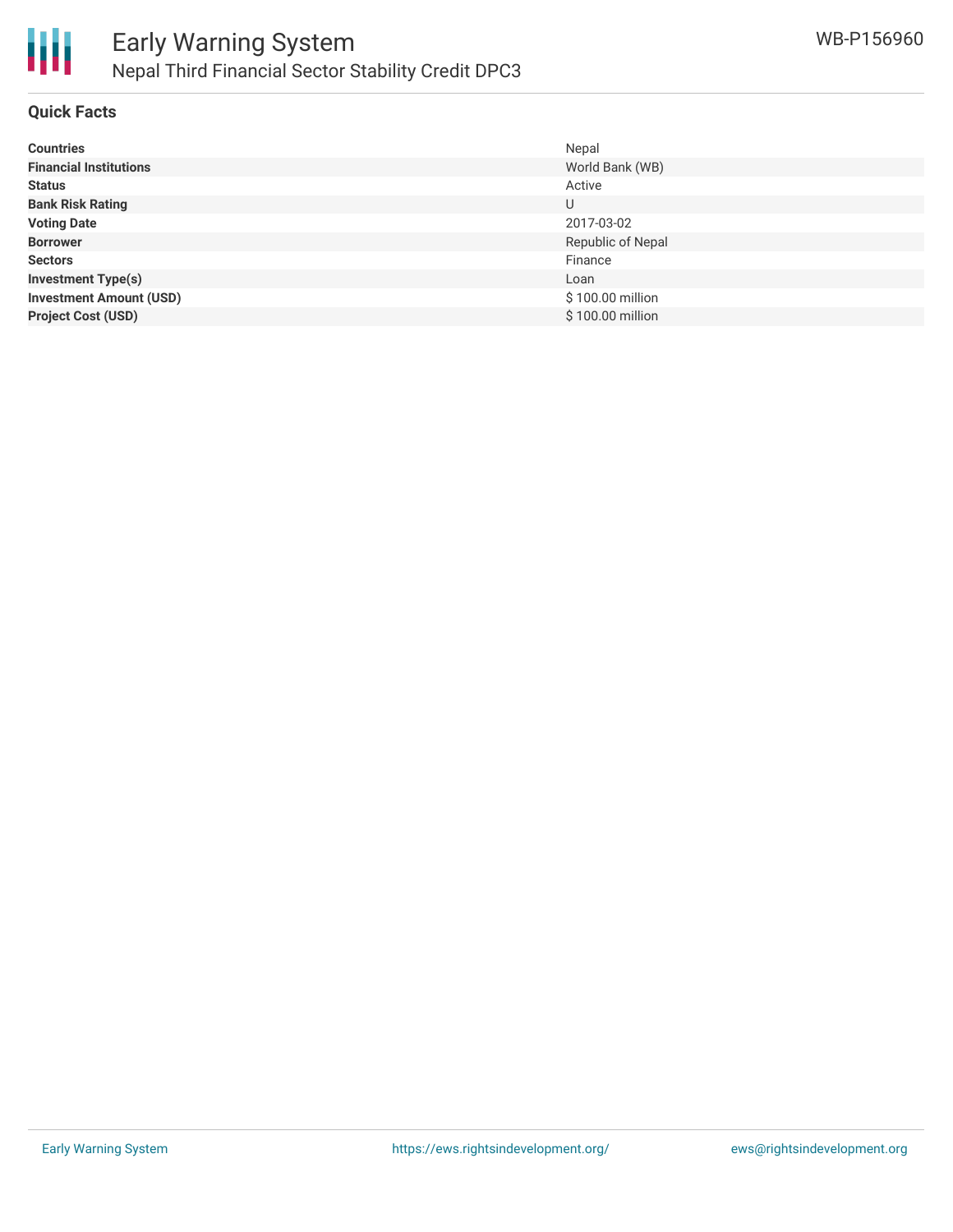

#### **Project Description**

According to bank documents, the development objective of Third Financial Sector Stability Development Policy Credit Project (DPC3) for Nepal is to support the medium-term reform program for the financial sector initiated by the Nepalese authorities to reduce the vulnerability of the banking sector and increase its transparency. The objective of the credit is to support the financial sector medium-term reform program initiated by the Nepalese authorities to reduce the vulnerability of the banking sector and increase its transparency.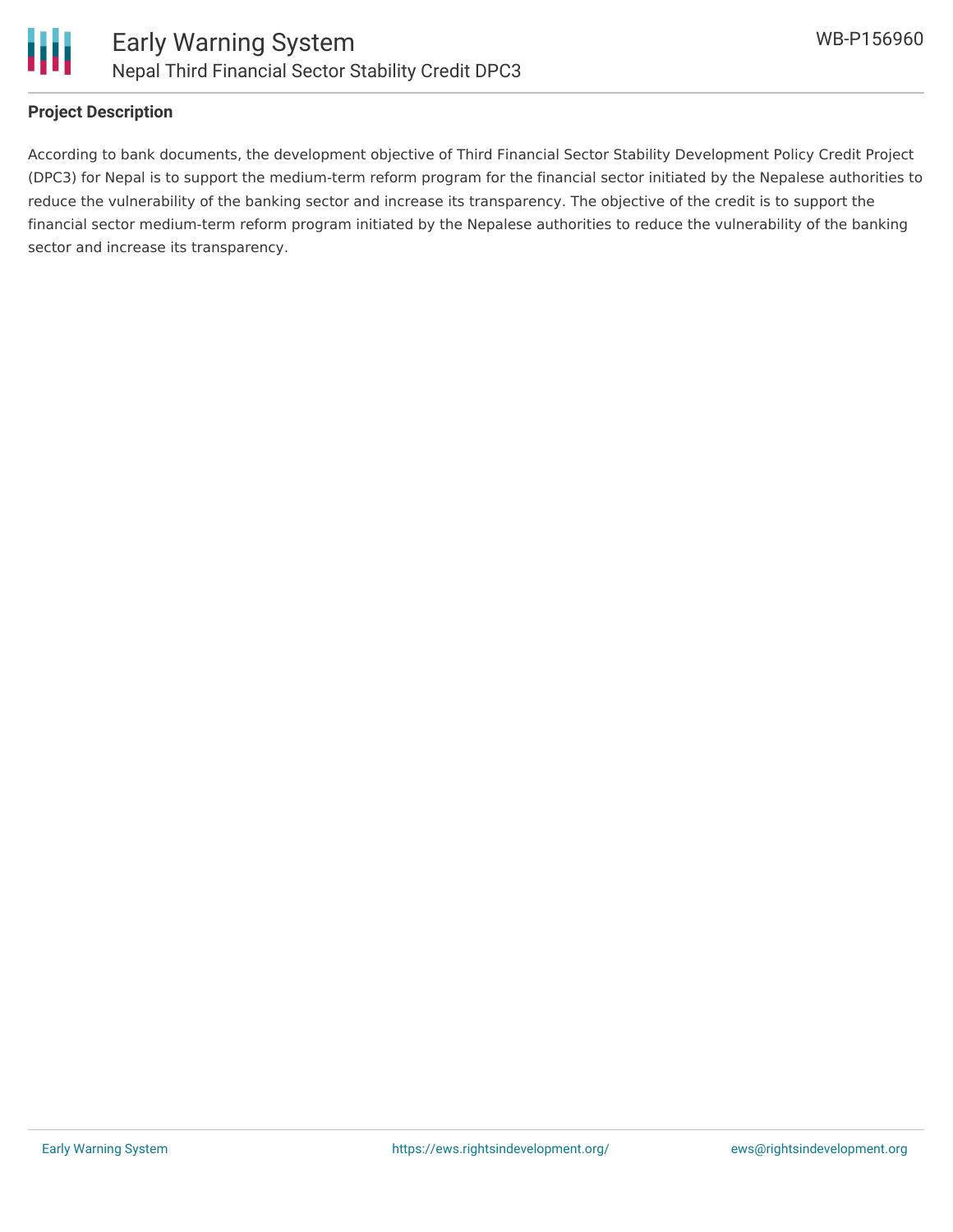

### **Investment Description**

World Bank (WB)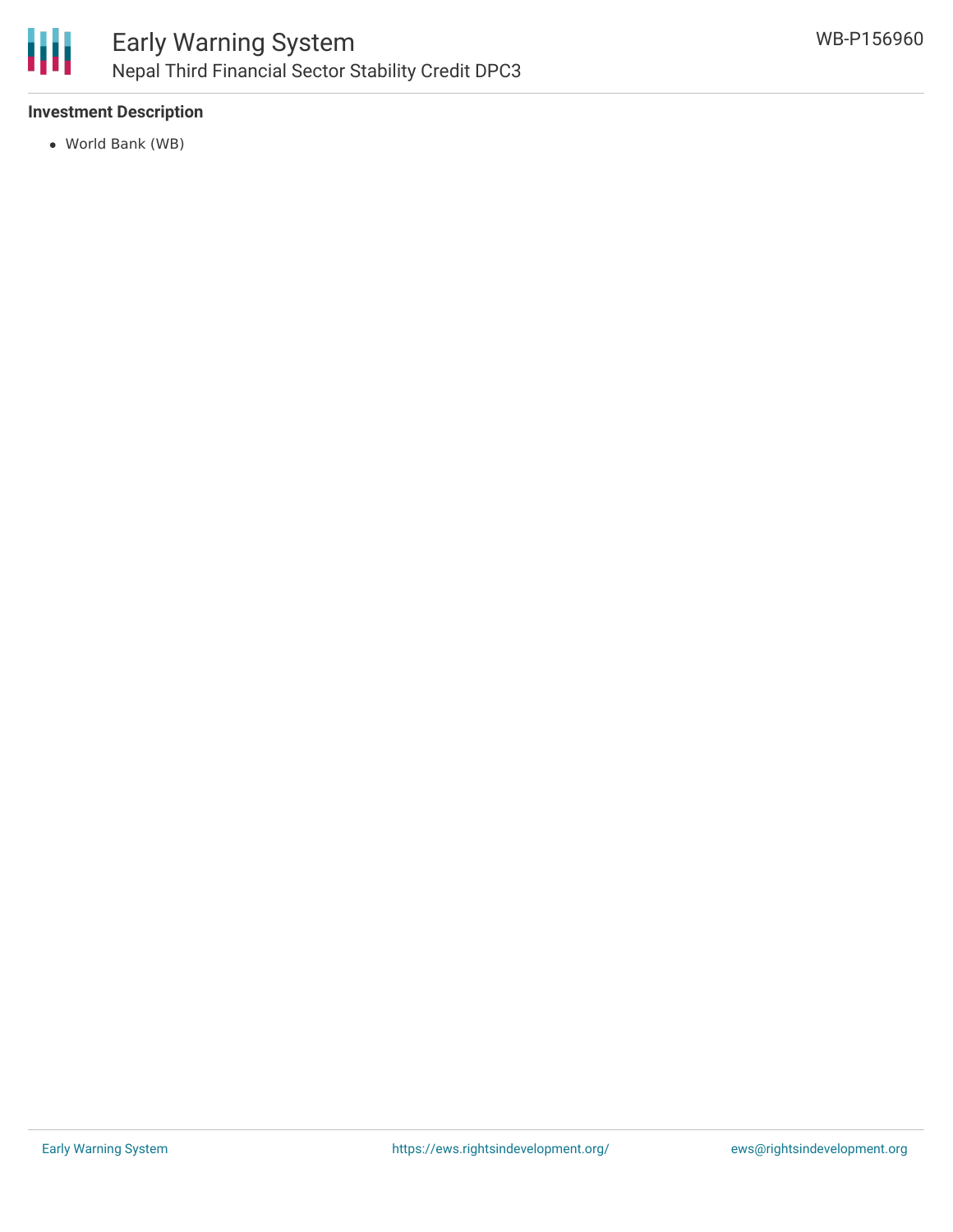

### **Contact Information**

World Bank Contact: Gabi George Afram Title: Program Leader Tel: 92-51-9090221 Email: gafram@worldbank.org

Borrower

Contact: Mr. Suman Prasad Sharma Title: Secretary Finance, Ministry of Finance Tel: 977-1-4211161 Email: mail@mof.gov.np

ACCOUNTABILITY MECHANISM OF WORLD BANK

The World Bank Inspection Panel is the independent complaint mechanism and fact-finding body for people who believe they are likely to be, or have been, adversely affected by a World Bank-financed project. If you submit a complaint to the Inspection Panel, they may investigate to assess whether the World Bank is following its own policies and procedures for preventing harm to people or the environment. You can contact the Inspection Panel or submit a complaint by emailing ipanel@worldbank.org. You can learn more about the Inspection Panel and how to file a complaint at: http://ewebapps.worldbank.org/apps/ip/Pages/Home.aspx.